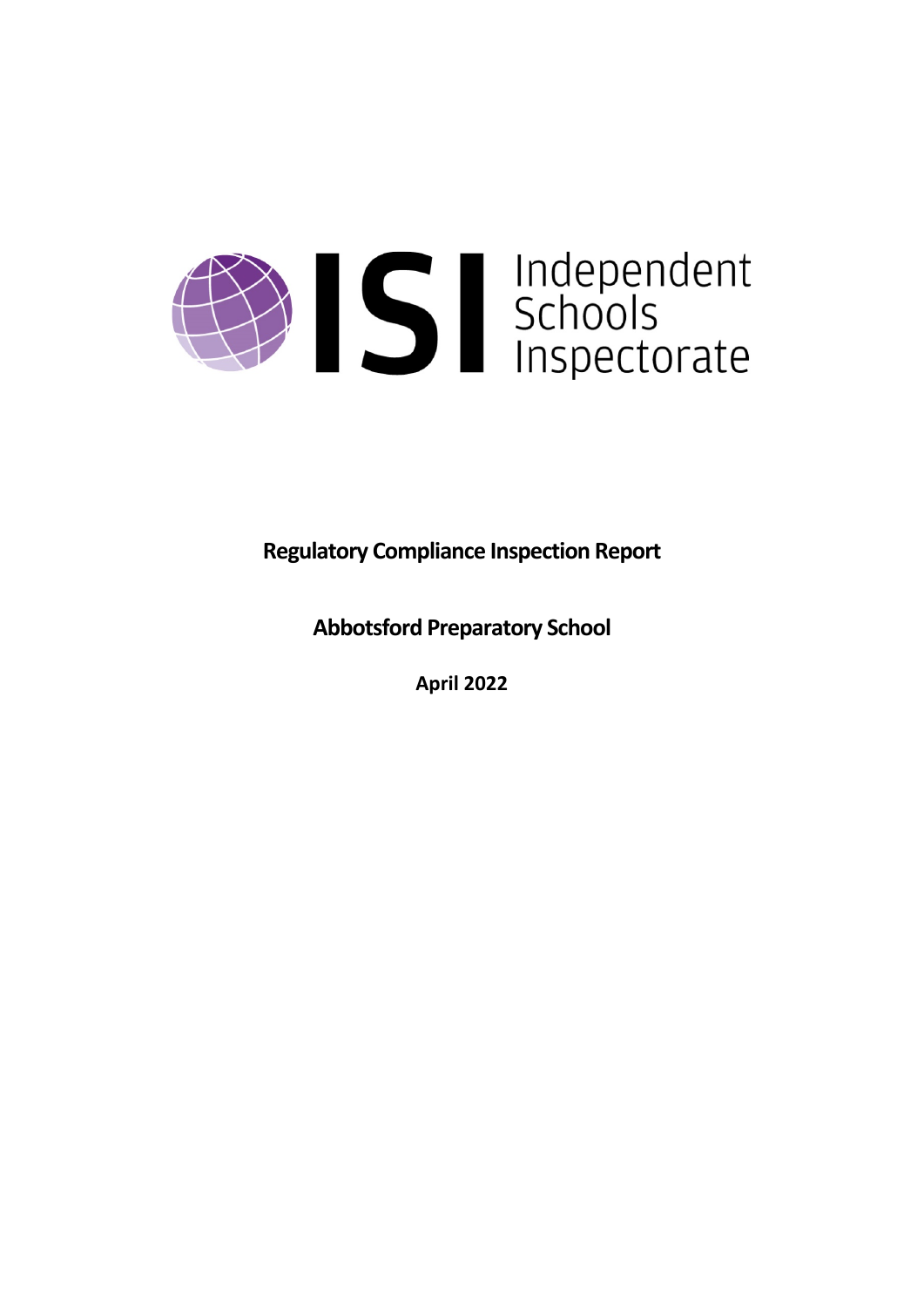# **Contents**

|    | <b>School's Details</b>                                              | 3 |
|----|----------------------------------------------------------------------|---|
| 1. | <b>Background Information</b>                                        | 4 |
|    | <b>About the school</b>                                              | 4 |
|    | What the school seeks to do                                          | 4 |
|    | About the pupils                                                     | 4 |
| 2. | <b>Regulatory Compliance Inspection</b>                              | 5 |
|    | <b>Preface</b>                                                       | 5 |
|    | <b>Key findings</b>                                                  | 6 |
|    | PART 1 - Quality of education provided                               | 6 |
|    | PART 2 - Spiritual, moral, social and cultural development of pupils | 6 |
|    | PART 3 - Welfare, health and safety of pupils                        | 6 |
|    | PART 4 – Suitability of staff, supply staff, and proprietors         | 6 |
|    | PART 5 - Premises of and accommodation at schools                    | 6 |
|    | <b>PART 6 - Provision of information</b>                             | 7 |
|    | PART 7 - Manner in which complaints are handled                      | 7 |
|    | PART 8 - Quality of leadership in and management of schools          | 7 |
| 3. | <b>Inspection Evidence</b>                                           | 8 |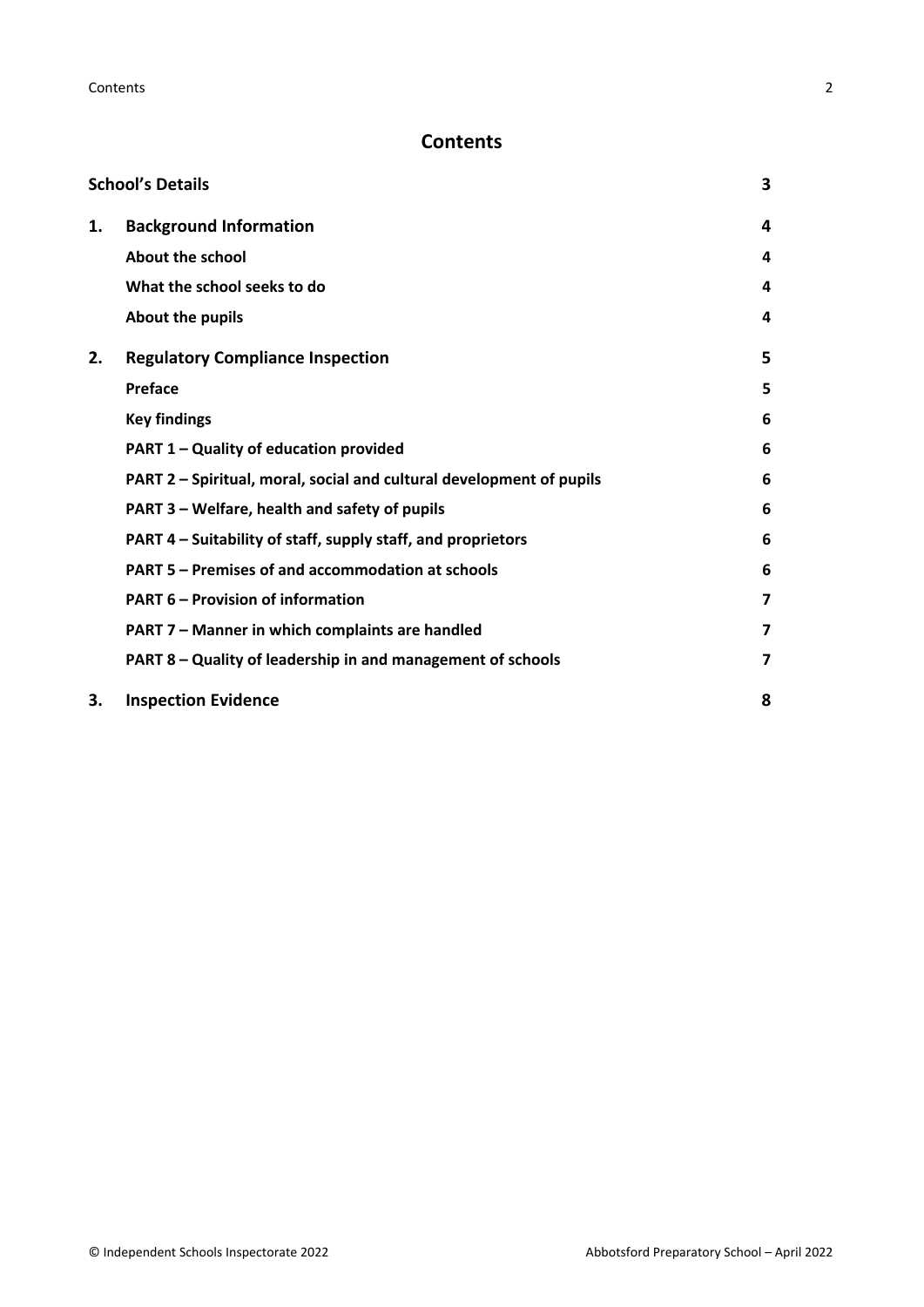| <b>School</b>                          | Abbotsford Preparatory School        |    |                 |    |
|----------------------------------------|--------------------------------------|----|-----------------|----|
| <b>DfE</b> number                      | 358/6012                             |    |                 |    |
| <b>Early Years registration number</b> | EY473053                             |    |                 |    |
| <b>Address</b>                         | Abbotsford Preparatory School        |    |                 |    |
|                                        | 211 Flixton Road                     |    |                 |    |
|                                        | Urmston                              |    |                 |    |
|                                        | Manchester                           |    |                 |    |
|                                        | M41 5PR                              |    |                 |    |
| Telephone number                       | 01617 483261                         |    |                 |    |
| <b>Email address</b>                   | secretary@abbotsfordprepschool.co.uk |    |                 |    |
| Headteacher                            | <b>Mrs Catherine Howard</b>          |    |                 |    |
| Proprietor                             | Mr Ali Khan                          |    |                 |    |
| Age range                              | 0 to 11                              |    |                 |    |
| Number of pupils on roll               | 194                                  |    |                 |    |
|                                        | <b>EYFS</b>                          | 95 | <b>Pre-Prep</b> | 24 |
|                                        | Prep                                 | 75 |                 |    |
| <b>Inspection dates</b>                | 30 March to 1 April 2022             |    |                 |    |

# <span id="page-2-0"></span>**School's Details**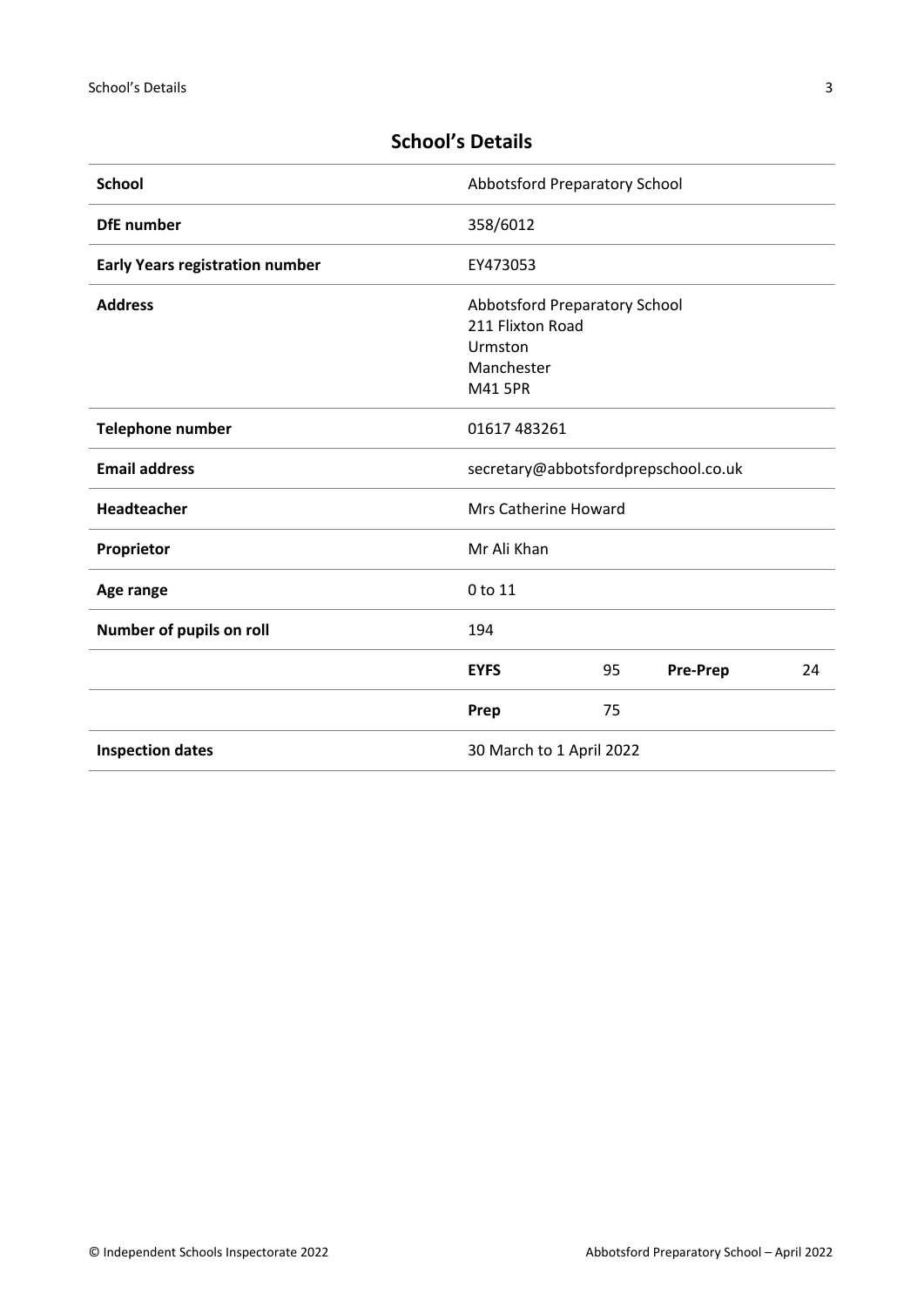## <span id="page-3-0"></span>**1. Background Information**

#### <span id="page-3-1"></span>**About the school**

- 1.1 Abbotsford is a co-educational independent preparatory day school. The school was founded in Urmston in 1908, and moved to its present site in 1997. In June 2013 it became part of Alpha Schools North, a company wholly owned by its proprietor. The proprietor and his team manage financial and strategic matters, with the day-to-day management of the school being the responsibility of the head. The school has an attached day nursery, known as 'Little Gems', which caters for children aged from four months to four years old. Older children within the Early Years Foundation Stage (EYFS) are in the Pre-school and Reception classes, which are part of the main school, and which are included in this report.
- 1.2 The inspection took into account the circumstances faced by schools during the COVID-19 pandemic and the restrictions imposed by government guidance at various points of the pandemic.

#### <span id="page-3-2"></span>**What the school seeks to do**

1.3 The school's main aims are to provide a high-quality education within a happy, inspirational, supportive and caring environment. The school strives to encourage intellectual curiosity and to build upon pupils' strengths, interests and experiences to help them achieve their full potential.

#### <span id="page-3-3"></span>**About the pupils**

1.4 Pupils come from a range of local professional or businessfamilies, most living within a five-mile radius of the school. Nationally standardised data provided by the school indicate that the ability profile of the pupils is above average, with a wide spread of abilities represented. Pupils are admitted as places are available into year groups throughout the age range. At the time of the inspection, 11 pupils had English as an additional language (EAL), none of whom require additional support. Of the five pupils the school has identified as having special educational needs and/or disabilities (SEND), all receive additional support in class and from specialist teachers as necessary. One pupil has an education, health and care (EHC) plan and the school receives funding from the local authority. More able pupils are supported through the curriculum.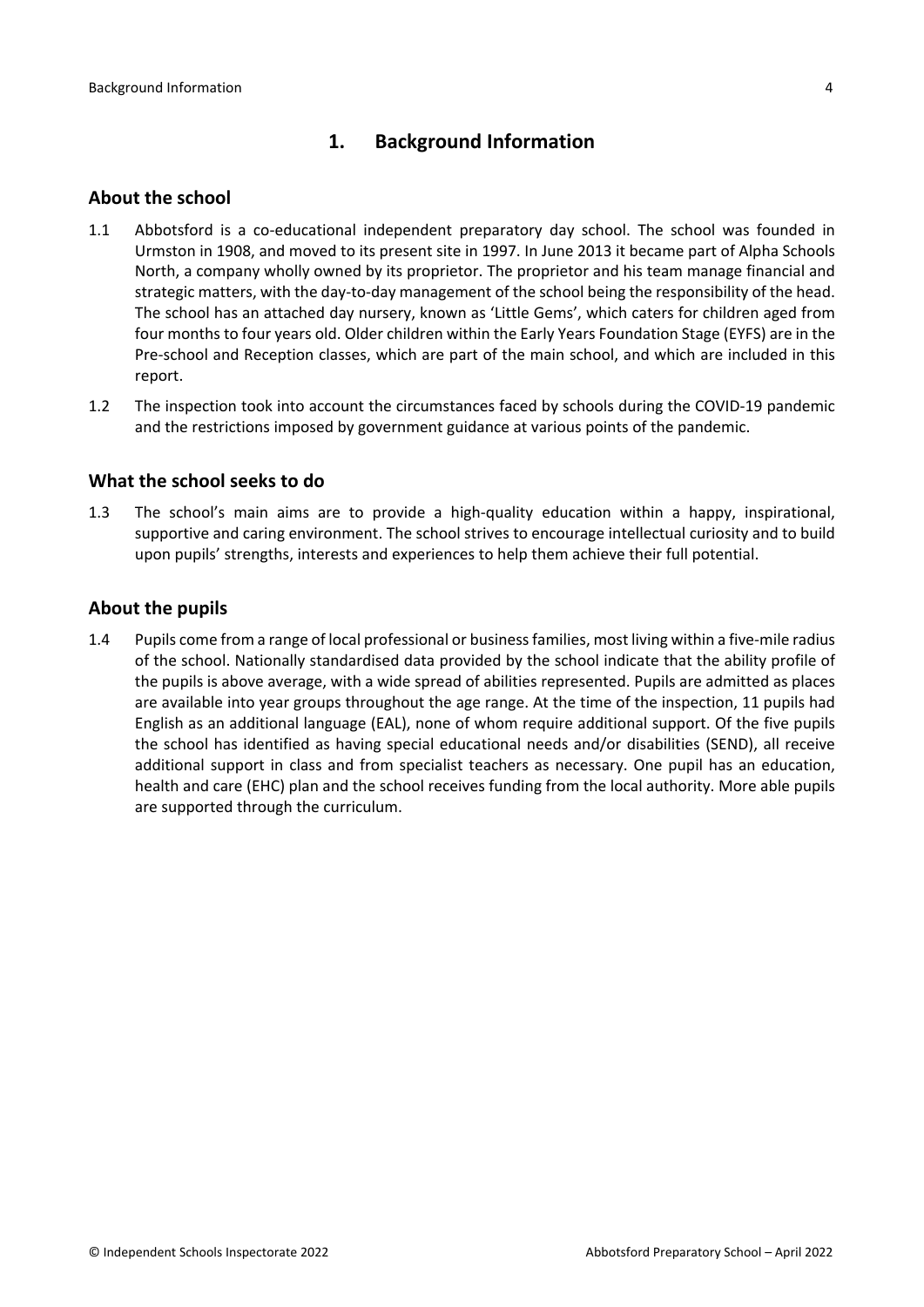## <span id="page-4-0"></span>**2. Regulatory Compliance Inspection**

### <span id="page-4-1"></span>**Preface**

The Independent Schools Inspectorate (ISI) is approved by the Secretary of State to inspect schools which are, or whose heads are, in membership of the associations which form the Independent Schools Council (ISC) and report on the extent to which they meet the Independent School Standards ('the standards') in the Schedule to the Education (Independent School Standards) Regulations 2014. Inspections of schools with early years settings not requiring registration also report whether the school complies with key provisions of the Early Years Foundation Stage (EYFS) statutory framework. Additionally, inspections report on the school's accessibility plan under Schedule 10 of the Equality Act 2010 and the ban on corporal punishment under section 548 of the Education Act 1996. Inspections also comment on the progress made to meet any compliance action points set out in the school's most recent statutory inspection.

ISI inspections are also carried out under the arrangements of the ISC Associations for the maintenance and improvement of the quality of their membership.

**This is a COMPLIANCE ONLY inspection and as such reports only on the school's compliance with the standards.** The standards represent minimum requirements and judgements are given either as **met** or as **not met**. All schools are required to meet all the standards applicable to them. Where the minimum requirements are not met, this is clearly indicated and the school is required to take the actions specified.

Inspections do not include matters that are outside of the regulatory framework described above, such as: an exhaustive health and safety audit; compliance with data protection requirements; an in-depth examination of the structural condition of the school, its services or other physical features; contractual arrangements with parents; an investigation of the financial viability of the school or its accounting procedures.

Inspectors may be aware of individual safeguarding concerns, allegations and complaints as part of the inspection process. Such matters will not usually be referred to specifically in published reports in this document but will have been considered by the team in reaching its judgements.

Links to the standards and requirements can be found here: The Education [\(Independent](http://www.legislation.gov.uk/uksi/2014/3283/contents/made) School Standards) [Regulations](http://www.legislation.gov.uk/uksi/2014/3283/contents/made) 2014, Early Years Foundation Stage Statutory [Framework.](https://www.gov.uk/government/publications/early-years-foundation-stage-framework--2)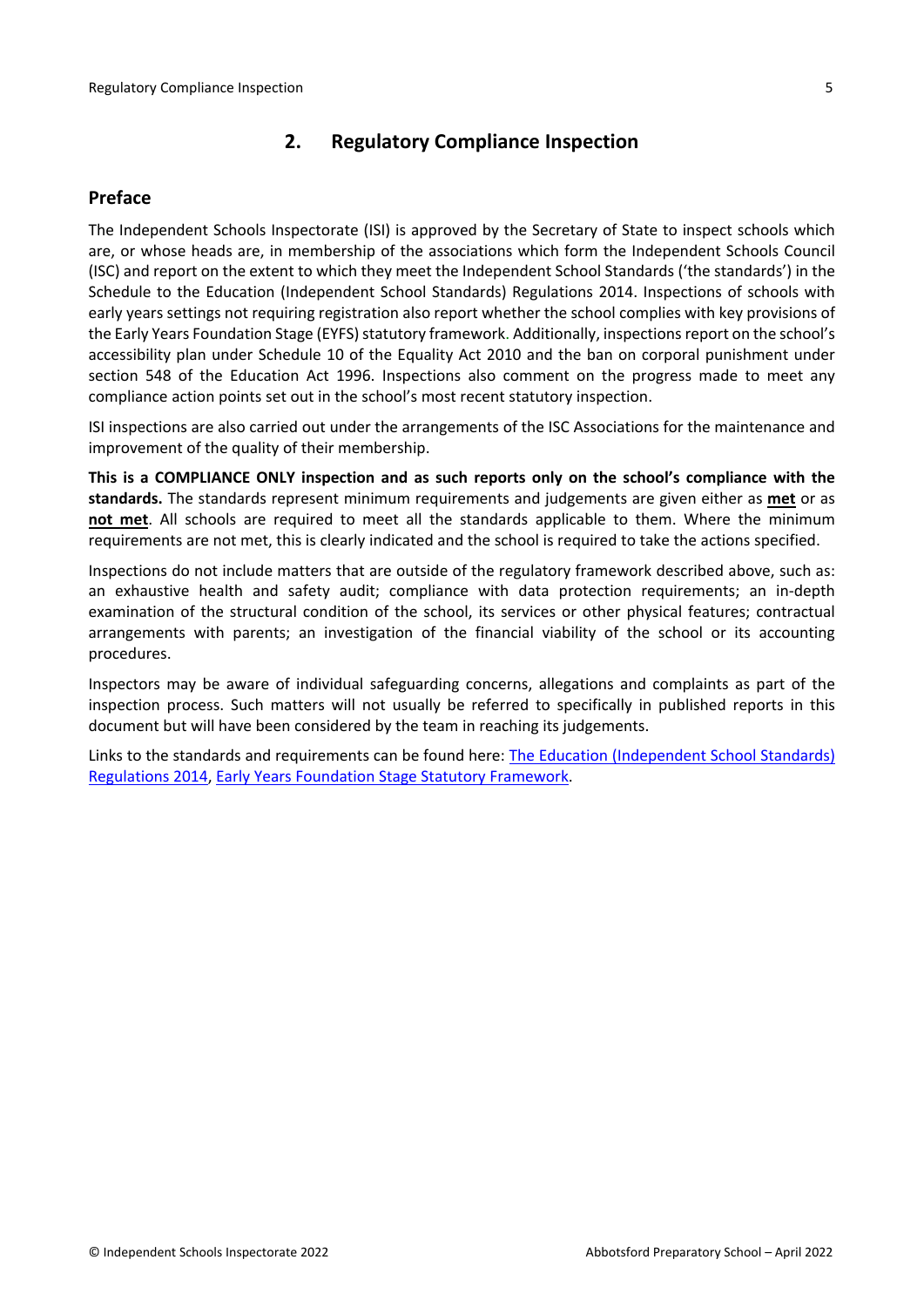### <span id="page-5-0"></span>**Key findings**

**2.1 The school meets the standards in the schedule to the Education (Independent School Standards) Regulations 2014, and relevant requirements of the statutory framework for the Early Years Foundation Stage, and associated requirements, and no further action is required as a result of this inspection.**

### <span id="page-5-1"></span>**PART 1 – Quality of education provided**

- 2.2 The school's own framework for assessment confirms that teaching enables pupils to make good progress in the context of Part 1 paragraph 3(a).
- 2.3 The curriculum is documented, supported by appropriate plans and schemes of work for the pupils and covers the required breadth of material. The teaching enables pupils to make good progress, encompasses effective behaviour management and is supported by suitable resources. A suitable framework for the assessment of pupils' performance is in place.
- 2.4 Pupils receive relationships education. The school has consulted parents and published a written statement of its policy which has regard to the relevant statutory guidance.
- **2.5 The standards relating to the quality of education [paragraphs 1–4] are met.**

### <span id="page-5-2"></span>**PART 2 – Spiritual, moral, social and cultural development of pupils**

- 2.6 Principles and values are actively promoted which facilitate the personal development of pupils as responsible, tolerant, law-abiding citizens.
- **2.7 The standard relating to spiritual, moral, social and cultural development [paragraph 5] is met.**

### <span id="page-5-3"></span>**PART 3 – Welfare, health and safety of pupils**

- 2.8 Arrangements are made to safeguard and promote the welfare of pupils by means that pay due regard to current statutory guidance; good behaviour is promoted; bullying is prevented so far as reasonably practicable; health and safety requirements are met, including those relating to fire safety; provision is made for first aid. Pupils are properly supervised; admission and attendance registers are maintained, as required, and there is a strategic approach to risk assessment. A disability access plan is in place.
- **2.9 The standardsrelating to welfare, health and safety [paragraphs 6–16], the requirement of Schedule 10 of the Equality Act 2010, and the ban on corporal punishment undersection 548 of the Education Act 1996 are met.**

### <span id="page-5-4"></span>**PART 4 – Suitability of staff, supply staff, and proprietors**

- 2.10 The school makes appropriate checks to ensure the suitability of staff, supply staff and proprietors, and a register is kept as required.
- **2.11 The standards relating to the suitability of those in contact with pupils at the school [paragraphs 17–21] are met.**

### <span id="page-5-5"></span>**PART 5 – Premises of and accommodation at schools**

2.12 Suitable toilet and changing facilities, and showering facilities where required by the standard, and appropriate accommodation for pupils' medical and therapy needs are provided. The premises are maintained to a standard commensurate with health and safety; acoustics and lighting are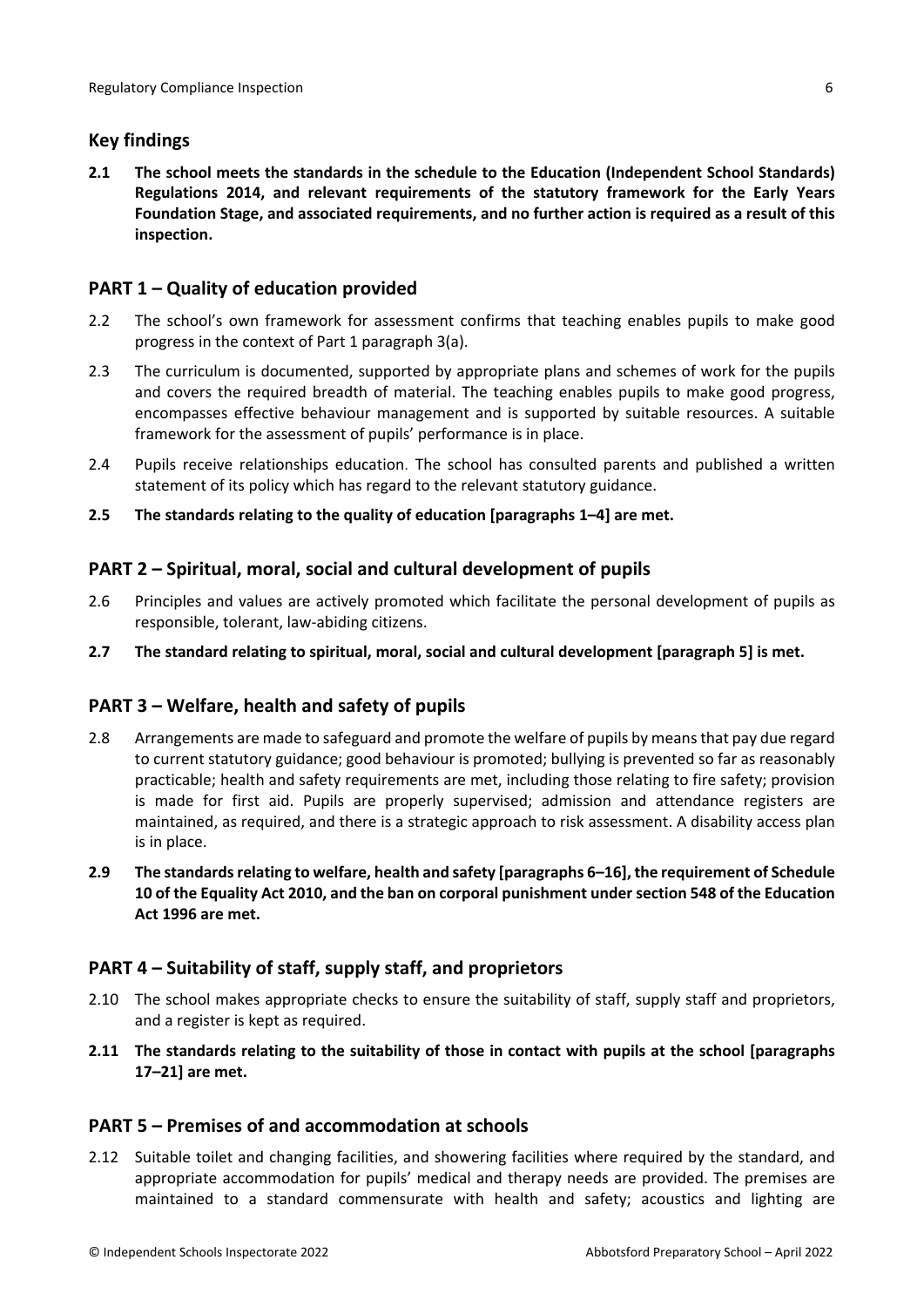appropriate; water provision is adequate. Suitable outdoor space is provided for physical education and outdoor play.

**2.13 The standards relating to the premises and accommodation [paragraphs 22–31] are met.**

#### <span id="page-6-0"></span>**PART 6 – Provision of information**

- 2.14 A range of information is published, provided or made available to parents, inspectors and the Department for Education. This includes details about the proprietor, the ethos of the school and the curriculum, and of the school's arrangementsfor admission, behaviour and exclusions, bullying, health and safety, first aid, details of the complaints procedure, and the number of complaints registered under the formal procedure during the preceding school year, and the provision for any with education, health and care plans or English as an additional language. It also includes particulars of the school's academic performance during the preceding school year, inspection reports and (for parents only) a report at least annually of their own child's progress. The safeguarding policy is posted on the school's website.
- **2.15 The standard relating to the provision of information [paragraph 32] is met.**

#### <span id="page-6-1"></span>**PART 7 – Manner in which complaints are handled**

- 2.16 Parental complaints, if any, are handled effectively through a three-stage process, (informal, formal and a hearing before a panel of three, one of whom isindependent of the school). Each stage has clear time scales, and at the third stage the panel can make findings and recommendations which are communicated to the complainant. Records are kept appropriately, including of any action taken, whether or not a complaint is successful.
- **2.17 The standard relating to the handling of complaints [paragraph 33] is met.**

#### <span id="page-6-2"></span>**PART 8 – Quality of leadership in and management of schools**

- 2.18 The proprietor ensures that the leadership and management demonstrate good skills and knowledge, and fulfil their responsibilities effectively, so that the other standards are consistently met, and they actively promote the well-being of the pupils.
- **2.19 The standard relating to leadership and management of the school [paragraph 34] is met.**